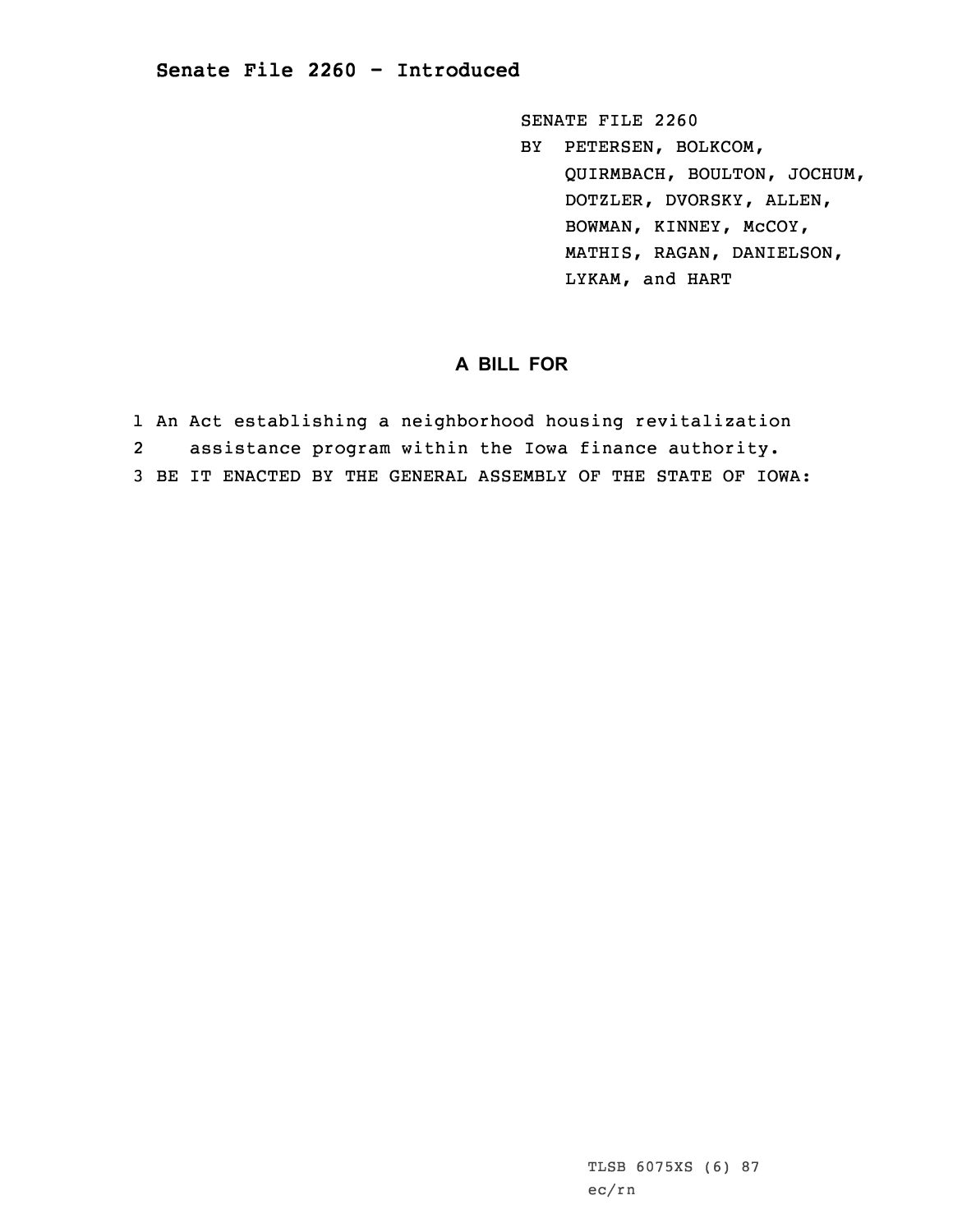## 1 Section 1. NEW SECTION. **16.52 Neighborhood housing** 2 **revitalization assistance program —— fund.**

 1. The authority shall establish <sup>a</sup> neighborhood housing revitalization assistance program to provide and foster lending programs and other services to facilitate targeted neighborhood revitalization in designated urban and rural areas in this state. The program shall encourage the development of public-private partnerships to provide loans and grants for the purpose of revitalizing housing in the designated areas. 2. The neighborhood housing revitalization assistance program shall include <sup>a</sup> forgivable loan program for qualifying home improvements, repairs, and renovations for an owner-occupied home. The authority shall establish, by rule, criteria for the forgivable loan program, subject to available funding, to include maximum loan amounts, allowable improvements, repairs and renovations for utilizing the program, and the method, based on household income, for determining, if applicable, that portion of <sup>a</sup> loan to be forgiven based on household income. Eligible improvements, repairs, and renovations for the forgivable loan program include but are not limited to updating aged or unsafe heating, air conditioning, upgrading electrical and plumbing systems; roof repair or replacement; foundation repair; exterior siding repair or replacement and paint; window and door repair or replacement; garage construction, repair, or replacement; energy efficiency-related repairs or upgrades; architectural barrier removal and wheelchair or mobility assistive device accessibility; sidewalk and driveway repair or replacement; and interior repairs and updates. Landscaping improvements or repairs shall not be eligible for the forgivable loan program. 3. *a.* <sup>A</sup> neighborhood housing revitalization assistance program fund is created in the state treasury under the control of the authority. Moneys in the fund shall be appropriated to the authority for purposes of the neighborhood housing revitalization assistance program as established in this

-1-

LSB 6075XS (6) 87  $ec/rn$   $1/3$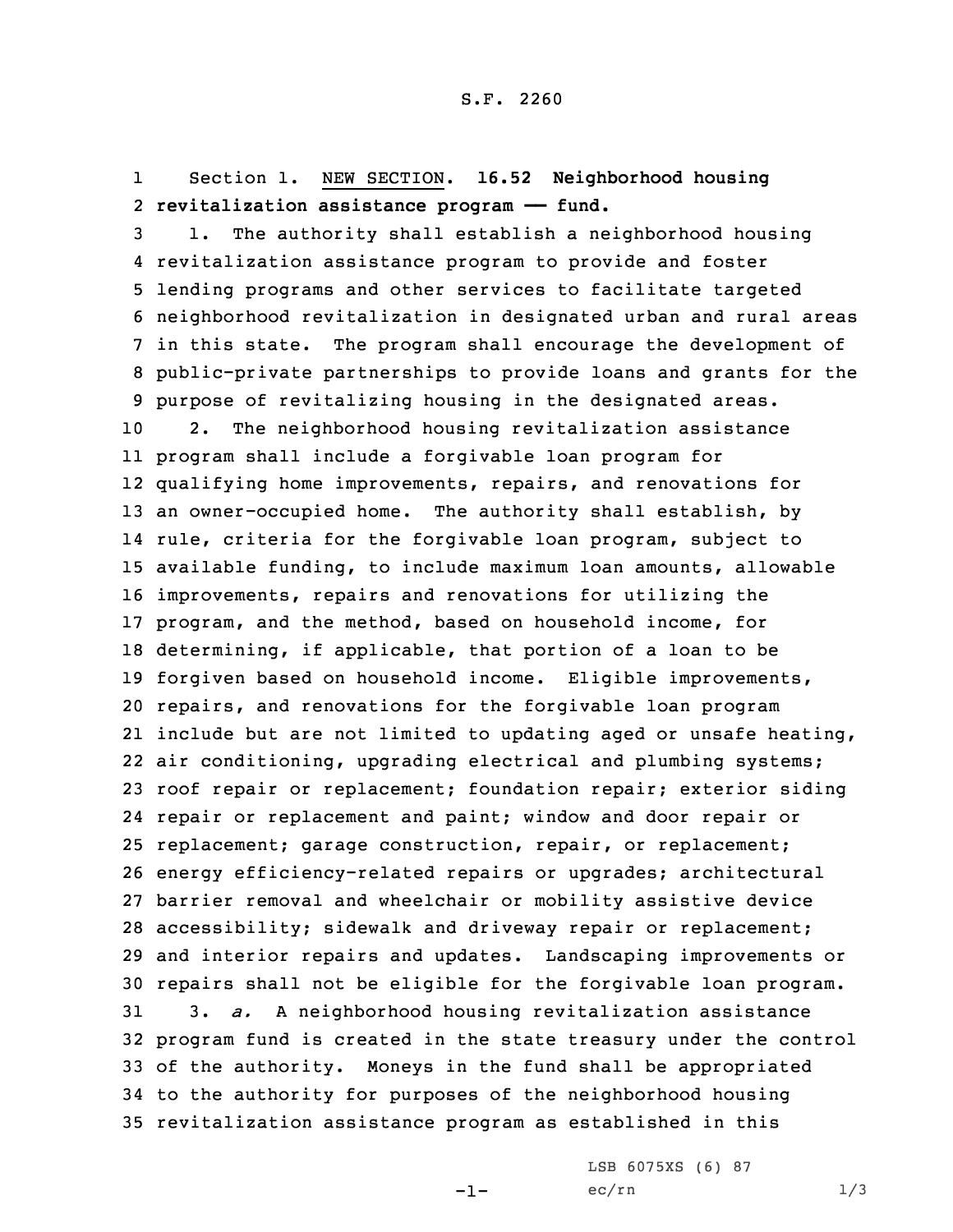1 section.

12

2 *b.* The fund shall consist of any unobligated funds transferred to the fund from <sup>a</sup> fund described in section 15.106A, subsection 1, paragraph *"o"*, and any other gift, donation, federal or other grant, or appropriation from any source intended to be used for the purposes of the fund. *c.* Notwithstanding section 8.33, all moneys in the fund which remain unexpended or unobligated at the close of the fiscal year shall not revert to the general fund of the state but shall remain available for expenditure for subsequent fiscal years.

## EXPLANATION

13 **The inclusion of this explanation does not constitute agreement with** 14**the explanation's substance by the members of the general assembly.**

 This bill requires the Iowa finance authority to establish <sup>a</sup> neighborhood housing revitalization assistance program for the purpose of providing and fostering lending programs and other services to facilitate targeted neighborhood revitalization in designated urban and rural areas in this state.

 The bill provides that the program shall include <sup>a</sup> forgivable loan program for qualifying home improvements, repairs, and renovations for an owner-occupied home. The bill requires the authority to adopt rules governing the loan program and specifies the types of improvements, repairs, and renovation authorized for the program.

 The bill also establishes <sup>a</sup> neighborhood housing revitalization assistance program fund under the control of the authority. The bill provides that the fund shall consist of any unobligated funds transferred to the fund from <sup>a</sup> fund described in Code section 15.106A, subsection 1, paragraph "o", and any other gift, donation, federal or other grant, or appropriation intended to be used for purposes of the fund. The bill provides that all moneys in the fund which remain unexpended or unobligated at the close of <sup>a</sup> fiscal year shall not revert but shall remain available in subsequent fiscal

 $-2-$ 

LSB 6075XS (6) 87  $ec/rn$  2/3